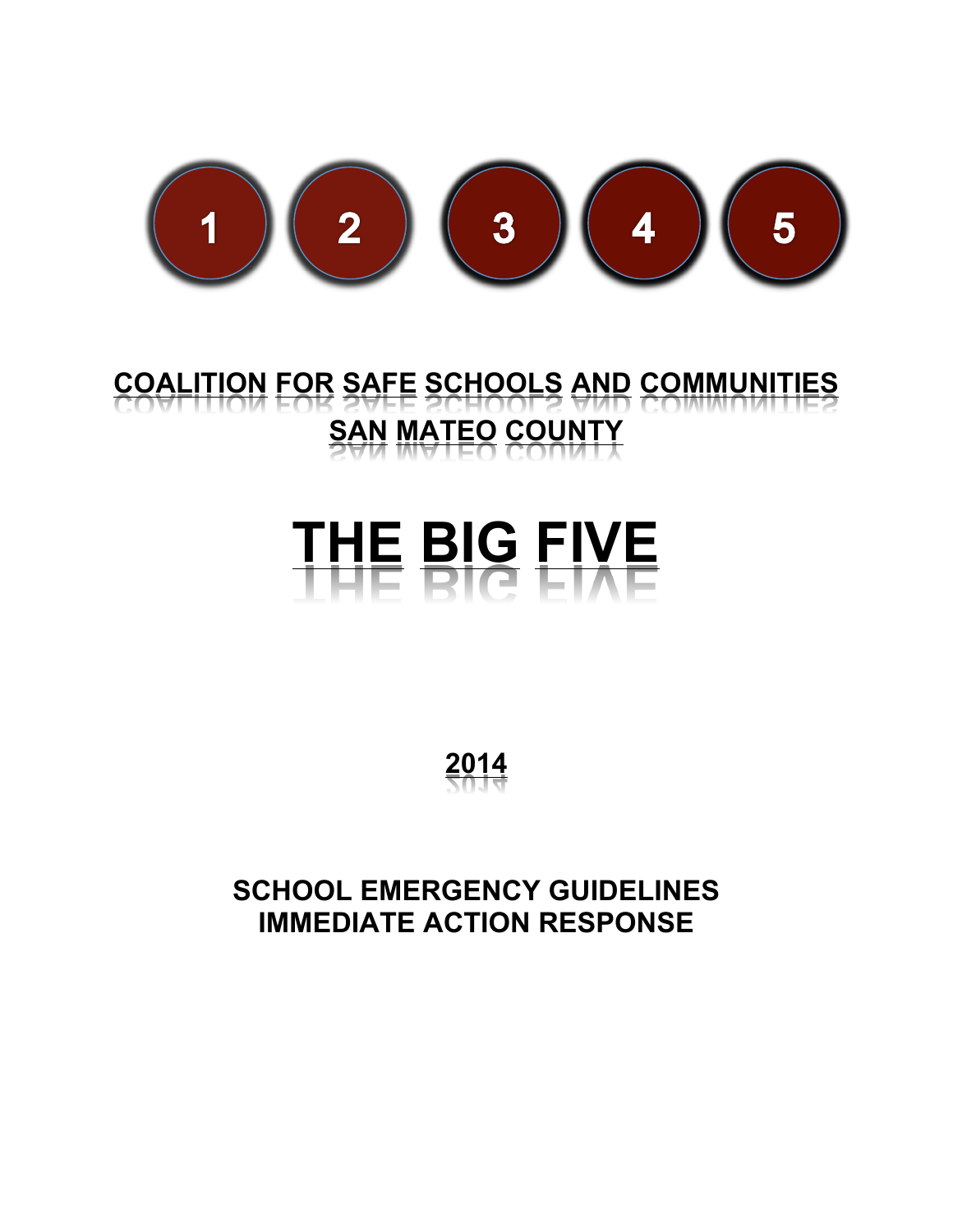#### *Immediate Action Response: The Big Five*

# **RESPONSE ESPONSE**

Response is the process of implementing appropriate actions while an emergency situation is unfolding. In this phase, schools mobilize the necessary resources to address the emergency at hand.

## **CALLING 911**

When calling 911 be prepared to remain on the phone and answer specific questions. In order to complete an accurate assessment of the situation, the 911 Dispatcher must obtain as much information as possible to best inform emergency responders and engage the appropriate level of medical response.

#### **WHEN REPORTING AN EMERGENCY**

- $\Box$  Remain calm and speak slowly and clearly
- $\Box$  Be prepared to provide name, location of the incident, and caller's location, if different from the scene of the emergency
- $\Box$  Although caller ID information may transfer immediately to the 911 Dispatcher, it is **not** available in all locations. The 911 Dispatcher will confirm and verify the phone number and address for EVERY call received
- $\Box$  Answer all questions asked by the 911 Dispatcher, even those that seem repetitious
- $\Box$  Do not hang up until the Dispatcher says to do so

#### **CALLING 911 FROM A CELL PHONE**

- $\Box$  911 calls from cell phones may need to be transferred to another agency because cell phone calls are often sent to a 911 answering point based on cell radio coverage. Cell coverage areas don't always match political boundaries
- $\Box$  Know your cell phone number and be prepared to give the dispatcher an exact address

**When calling 911, time is of the essence. Remain calm; speak slowly and clearly. The 911 Dispatcher needs to gather the correct information the first time he/she asks for it.**

1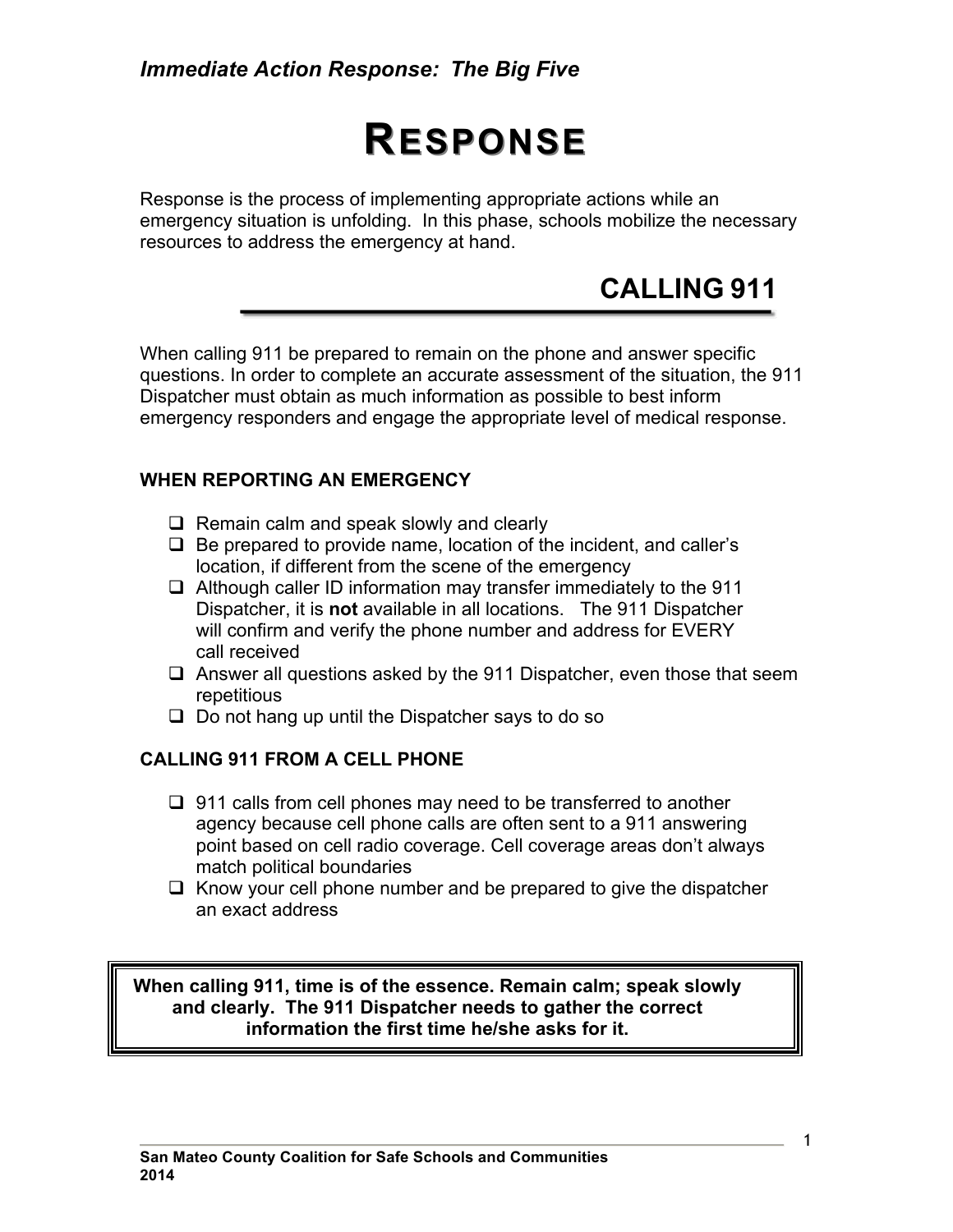## **IMMEDIATE ACTION RESPONSE: THE BIG FIVE**

An Immediate Action Response is a protocol that can be implemented in a variety of different emergency situations. When an emergency occurs, it is critical that staff members take **immediate** steps to protect themselves, their students, and other people on campus. With an Immediate Action Response, staff can follow specific directions without having to learn extensive protocols for each of several dozen different emergency situations.

Staff members must become familiar with each Immediate Action Response and be prepared to perform assigned responsibilities. All students must be taught what to do in the event that any of these response actions is implemented.

| <b>ACTION</b>                              | <b>DESCRIPTION</b>                                                                                                                                                                                                                                                             |
|--------------------------------------------|--------------------------------------------------------------------------------------------------------------------------------------------------------------------------------------------------------------------------------------------------------------------------------|
| <b>DROP, COVER &amp;</b><br><b>HOLD ON</b> | Implement during an earthquake or explosion to protect<br>building occupants from flying and falling debris                                                                                                                                                                    |
| <b>EVACUATION</b>                          | Implement when conditions outside the building or off-site<br>are safer than inside or on-site. Requires the orderly<br>movement of students and staff from school buildings to a<br>pre-determined safe location                                                              |
| <b>LOCKDOWN /</b><br><b>BARRICADE</b>      | Initiate for an immediate threat of danger to occupants of<br>a campus or school building and when any movement will<br>put students and staff in jeopardy. Once implemented, no<br>one is allowed to enter or exit rooms for any reason<br>unless directed by law enforcement |
| <b>SECURE CAMPUS</b>                       | Initiate for a potential threat of danger in the surrounding<br>community. All classroom/office doors are closed and<br>locked and all students and staff remain inside until<br>otherwise directed. Instruction continues as planned                                          |
| <b>SHELTER IN PLACE</b>                    | Implement to isolate students and staff from the outdoor<br>environment and provide greater protection from external<br>airborne contaminants or wildlife. Close windows and air<br>vents and shut down air conditioning/heating units                                         |
|                                            |                                                                                                                                                                                                                                                                                |

#### **IMMEDIATE ACTION RESPONSES: THE BIG FIVE**

2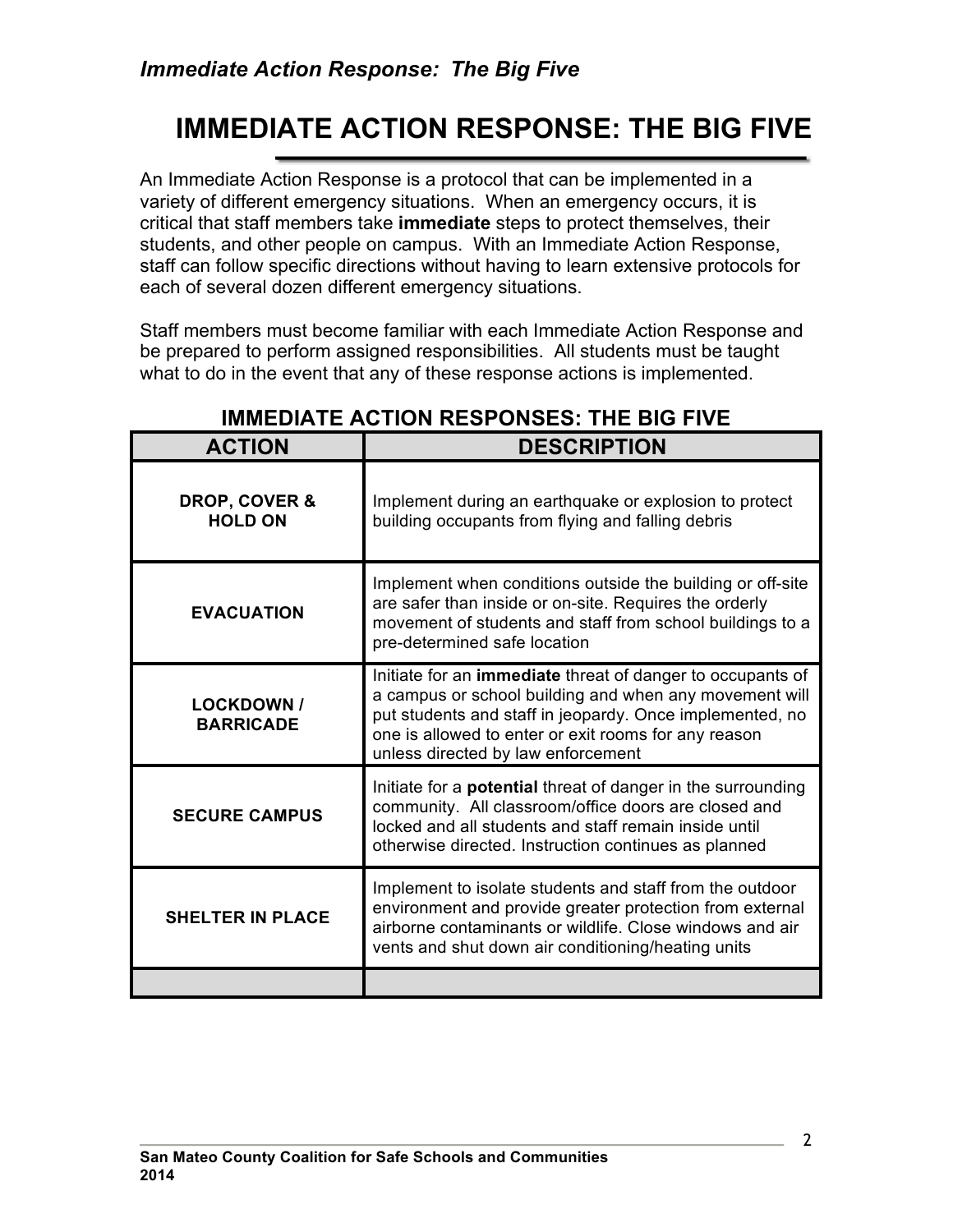## **DROP, COVER AND HOLD ON**

**DROP, COVER AND HOLD ON** is the immediate action taken during an earthquake to protect students and staff from flying and falling debris. It is an appropriate action for, but is not limited to, the following types of emergencies

- $\Box$  Earthquake
- $\Box$  Explosion

In the event of an explosion, earthquake, or other event causing falling debris, immediately "DROP, COVER, and HOLD ON." Students and staff should drop to the floor, duck under a sturdy desk or table, cover the head with arms and hands, and hold onto furniture. Turn away from windows to stay clear of breaking glass. Individuals in wheelchairs can remain in the chair if mobility is limited. Move wheelchair against an interior wall and lock the wheels. Protect head by covering with arms if possible.

#### **DROP, COVER, AND HOLD ON:**

- $\Box$  Must be practiced for immediate and automatic response
- $\Box$  Is the single most useful action to protect oneself in an earthquake
- $\Box$  In the event it is impossible to duck under sturdy furniture, continue to cover face and head with arms and hold onto something sturdy
- $\Box$  Requires an awareness that most injury in earthquakes is the result of breaking glass or falling objects
- $\Box$  Requires an awareness that fire alarms and sprinkler systems may go off in buildings during an earthquake, even if there is no fire
- $\Box$  Requires alert attention to aftershocks
- $\Box$  Requires that staff and students assist those with special needs to ensure safe cover for all
- $\Box$  Evacuate only if there is damage to the building, the building is on fire, or location is in a tsunami zone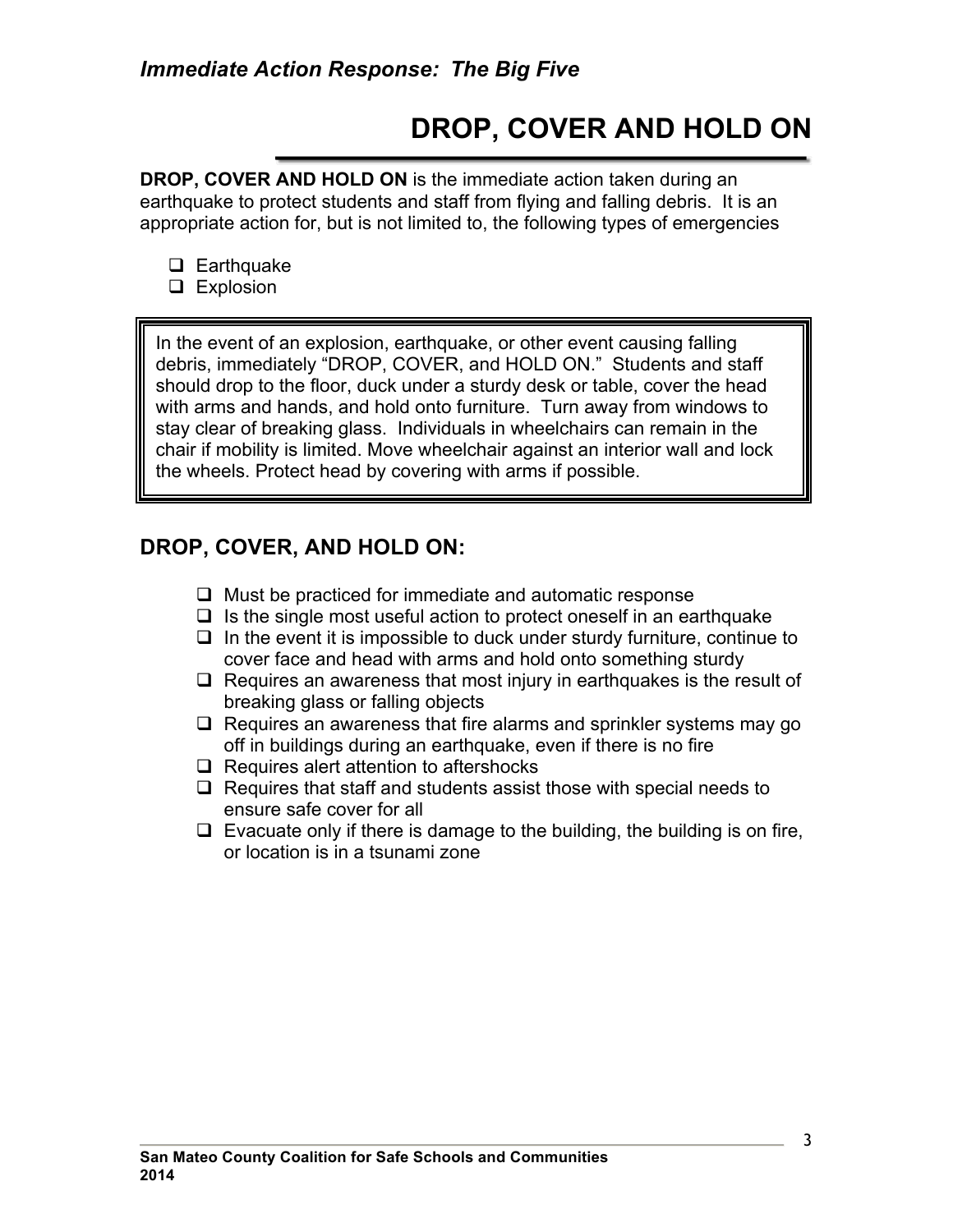**EVACUATION** is implemented when conditions make it unsafe to remain in the building. This action provides for the orderly movement of students and staff along prescribed routes from inside school buildings to a designated outside area of safety.

**EVACUATION** is considered appropriate for, but is not limited to, the following types of emergencies:

- $\Box$  Bomb threat
- $\Box$  Chemical accident
- $\Box$  Explosion or threat of explosion
- q Fire
- $\Box$  Earthquake

In the event of an explosion, earthquake, or other event causing falling debris, EVACUATION will be preceded by a "DROP, COVER and HOLD ON" protocol. Students and staff should drop to the floor, duck under a desk or table, cover the head with arms and hands, and hold onto furniture.

#### **EVACUATION:**

- $\Box$  Requires exit from the building to a designated safe site, on-campus or off-site
- $\Box$  May require that students and staff rely on district bus transportation
- $\Box$  May require staff to exit via alternate routes based on circumstances
- $\Box$  Requires that students remain with assigned teachers unless circumstances prohibit that
- $\Box$  Requires that staff and students assist those with special needs to ensure for safe egress of all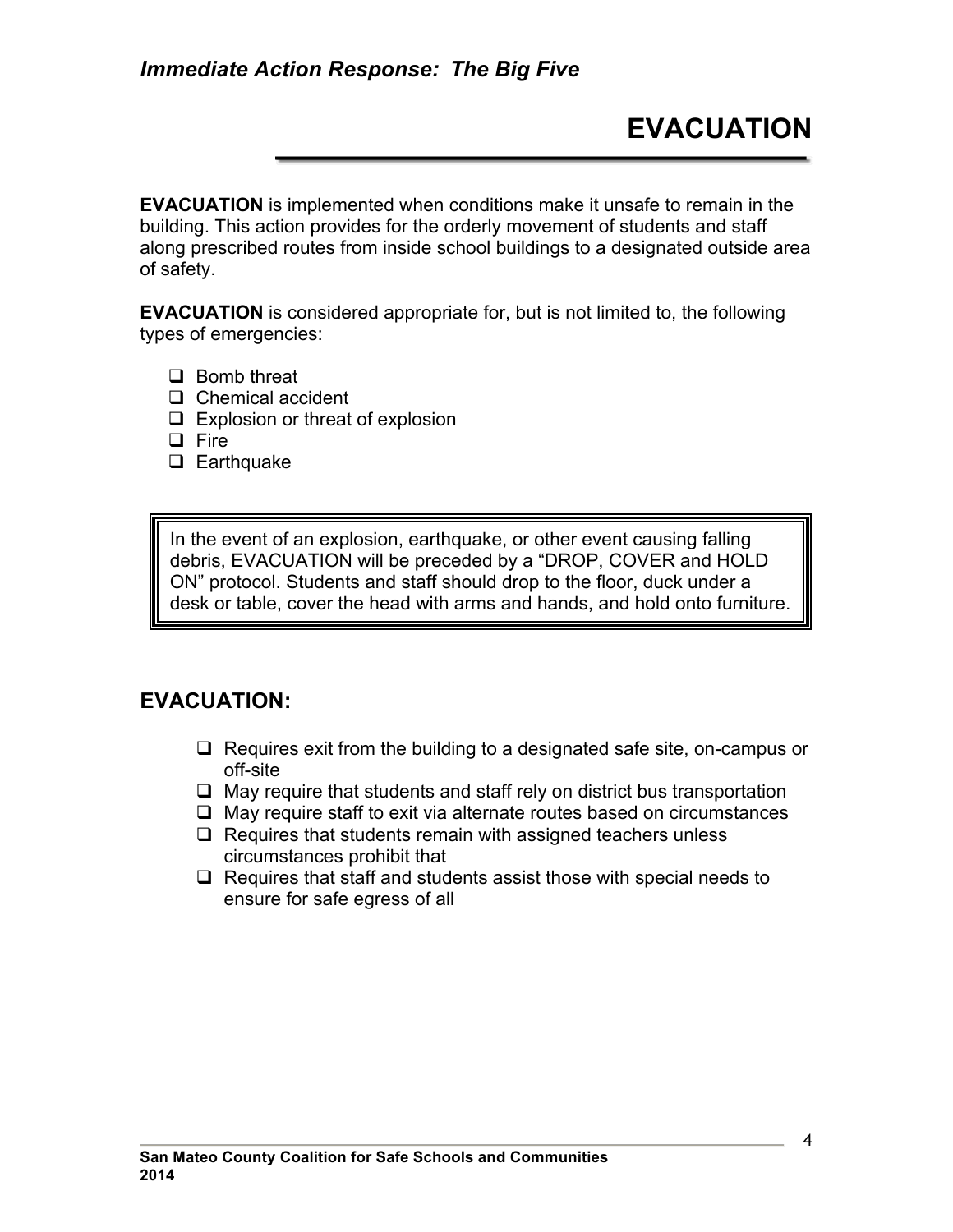## **HOW TO ASSIST THOSE WITH DISABILITIES DURING AN EVACUATION**

The needs and preferences of non-ambulatory individuals will vary. Those at ground floor locations may be able to exit without help. Others may have minimal ability to move, but lifting them may be dangerous. Some nonambulatory people also have respiratory complications. Oversee their careful evacuation from smoke or vapors if danger is immediate.

#### **To alert visually-impaired individuals:**

- $\Box$  Announce the type of emergency
- $\Box$  Offer arm for quidance
- $\Box$  Tell person where you are going, obstacles you encounter
- $\Box$  When you reach safety, ask if further help is needed

#### **To alert individuals with hearing limitations:**

- $\Box$  Turn lights on/off to gain person's attention -OR-
- $\Box$  Indicate directions with gestures  $-\text{OR}$ -
- $\Box$  Write a note with evacuation directions

#### **To evacuate individuals using crutches, canes or walkers:**

- $\Box$  Evacuate these individuals as injured persons
- $\Box$  Assist and accompany to evacuation site, if possible -OR-
- $\Box$  Use a sturdy chair (or one with wheels) to move person -OR-
- $\Box$  Help carry individual to safety

#### **To evacuate individuals using wheelchairs**

- $\Box$  Give priority assistance to wheelchair users with electrical respirators
- $\Box$  Most wheelchairs are too heavy to take downstairs; consult with the affected individual to determine the best carry options
- $\Box$  Reunite person with the wheelchair as soon as it is safe to do so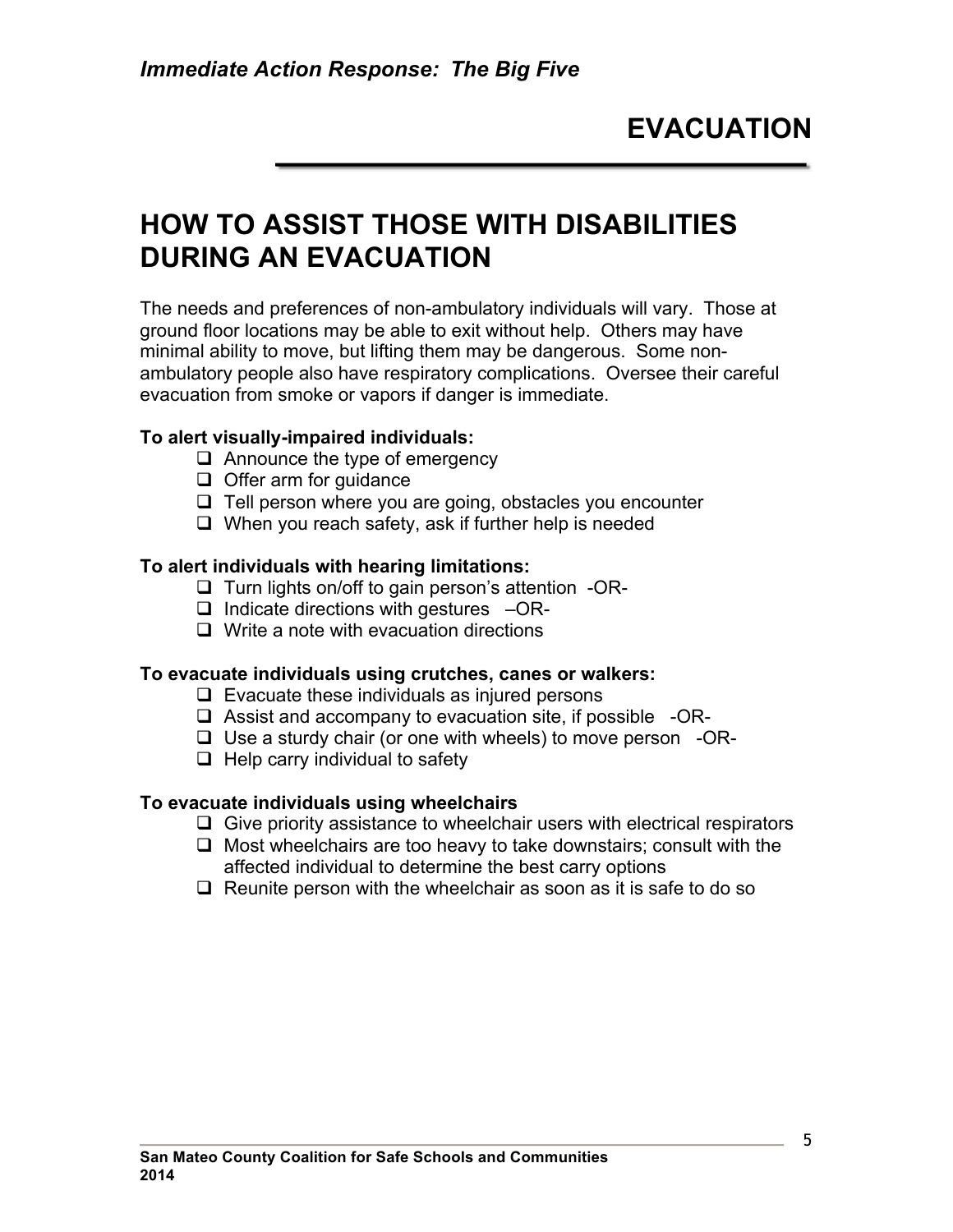## **LOCKDOWN / BARRICADE**

**LOCKDOWN / BARRICADE** is implemented when the imminent threat of violence or gunfire is identified on the campus or the school is directed by law enforcement. During **LOCKDOWN / BARRICADE**, students are to remain in designated classrooms or lockdown locations at all times. Do not evacuate until room is cleared by law enforcement or site administration. This response is considered appropriate for, but not limited to, the following types of emergencies:

- $\Box$  Gunfire
- $\Box$  Threat of extreme violence outside the classroom
- $\Box$  Immediate danger in the surrounding community

Lockdown/Barricade is a protective action against human threat while Shelter-in-Place protects against environmental threat. Lockdown/Barricade requires closing and locking doors and barricading with heavy objects. No one is allowed to enter or exit until door-to-door release by Law Enforcement or School Incident Commander. Shelter-in-Place calls for closed, unlocked doors and allows for the free movement of staff and students within the classroom or office.

#### **LOCKDOWN / BARRICADE:**

- □ Is a response to an immediate danger; it is **not** preceded by any warning
- $\Box$  Demands quick action; an active shooter, for example, can fire one round per second
- $\Box$  Requires common sense thinking under duress; do what must be done to best ensure survival of both students and staff
- $\Box$  If it is possible to safely **get off campus** with students, take that action immediately (Run)
- **□** If it is not possible to get off campus, **quickly lockdown** inside a safe room and **barricade** the entrance (Hide)
- $\Box$  Once a room is secured, no one is allowed to enter or exit under any circumstances
- $\Box$  In the extreme instance that a Violent Intruder is able to enter a room, occupants should be prepared to fight back (Fight)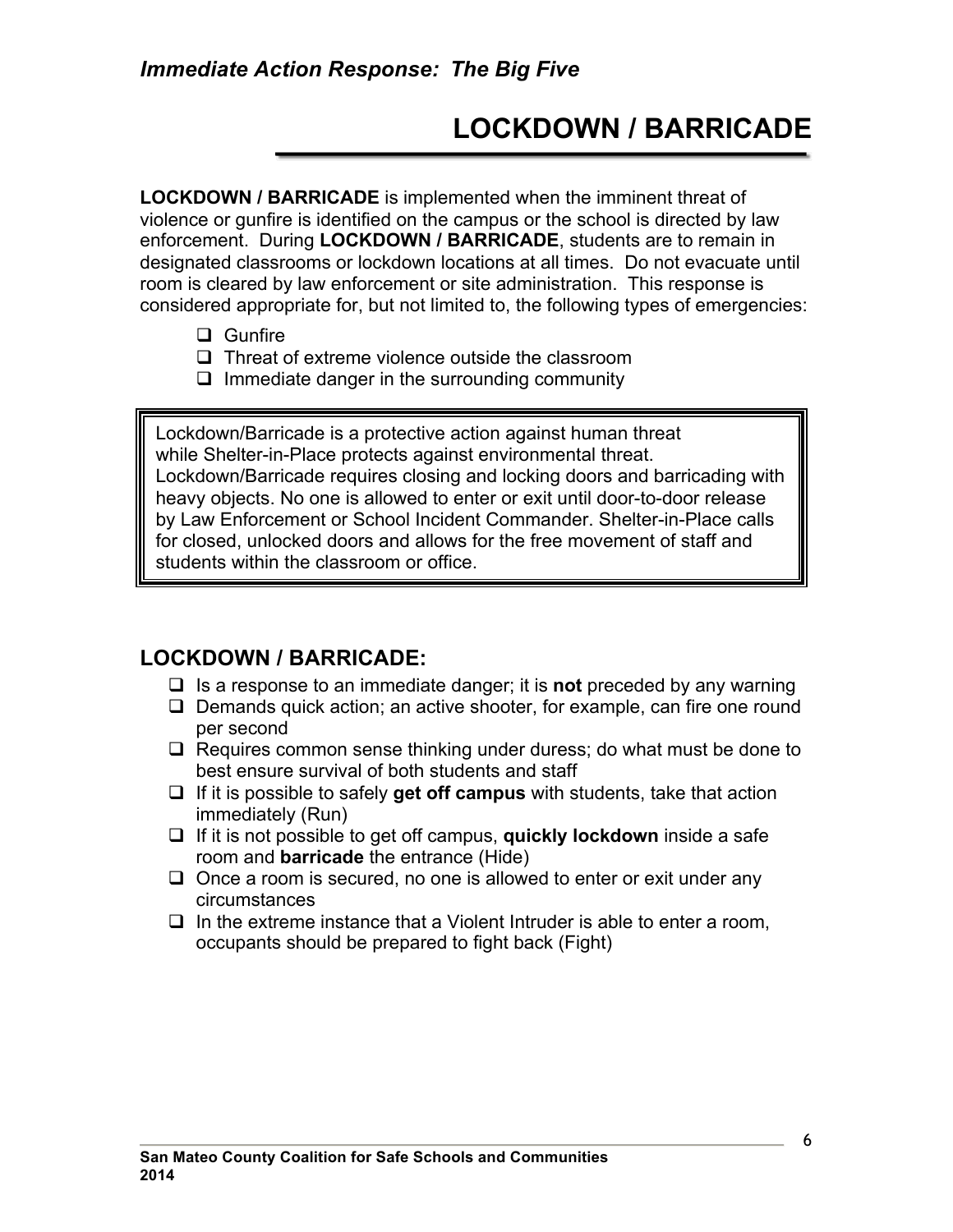## **LOCKDOWN / BARRICADE**

#### **"THINK ON YOUR FEET"**

In the event of a Violent Intruder on campus, quick thinking is imperative for survival. Especially when an active threat of violence is present, an individual will have to think on his/her feet to quickly determine the best course of action. These choices may include getting off campus, hiding, implementing Lockdown/Barricade or even, in the most extreme of situations, fighting an assailant. Understanding and practicing these options can help an individual respond decisively and in so doing, best ensure the safety and survival of self, students, and other staff.

In the event of a Violent Intruder on campus, expect to hear noise from alarms, gunfire, explosions and shouting. It is not uncommon for people confronted with a threat to first deny the possible danger rather than respond. Quality training can help individuals think clearly in the midst of a chaotic scene. Proper training should include helping staff recognize the sounds of danger and teaching them to forcefully communicate and take necessary action. These actions would likely include:

#### **Escape / Get Off Campus**

- $\Box$  Only attempt this if you are confident the suspect(s) is not in the immediate vicinity
- $\Box$  Safely get off campus; find a position of cover or safe place for assembly
- $\Box$  Guide/instruct others you encounter on the way to follow you to safety
- $\Box$  Call 911 immediately to report location and request emergency services if necessary
- $\Box$  Once in a safe place stay there

#### **Hide / Lockdown/Barricade**

- $\Box$  Clear all hallways; get students and staff inside immediately
- $\Box$  Once locked and barricaded inside a room, follow all protocols for Lockdown/Barricade as practiced
- $\Box$  Direct all those in the room to remain still and quiet; turn off/silence cellphones
- $\Box$  If unable to find cover inside a secure room, quickly seek out a hiding place on campus

#### **Fight**

- $\Box$  If confronted by an assailant, as a last resort, consider trying to disrupt or incapacitate through aggressive force or by using items in the environment such as fire extinguishers or chairs
- $\Box$  There are documented instances where aggressive action on the part of the victims resulted in stopping the attacker
- $\Box$  Fighting back is NOT an expectation, merely one option for a last resort response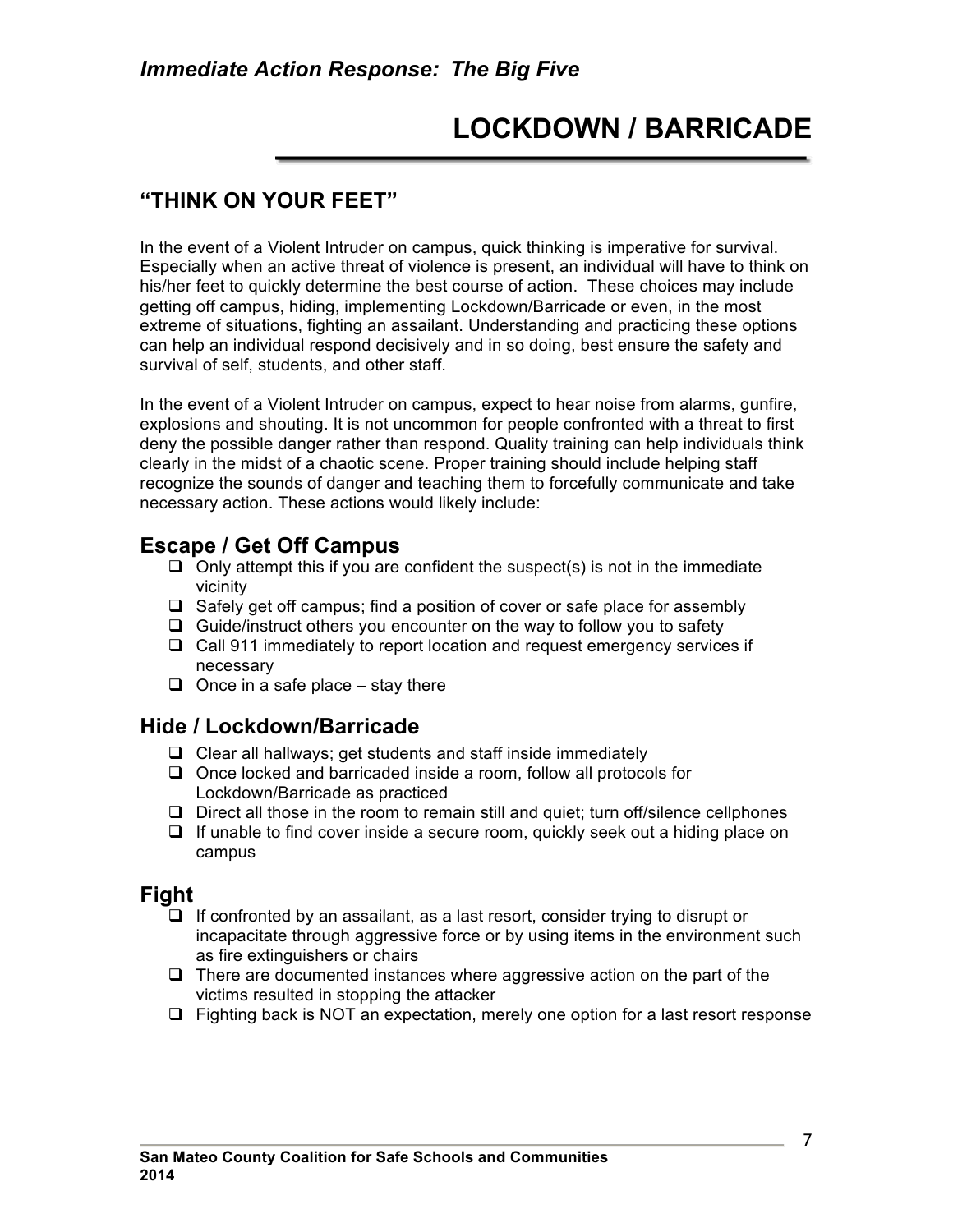## **SECURE CAMPUS**

**SECURE CAMPUS** is implemented when the threat of violence or police action in the surrounding community requires precautionary measures to ensure the safety of staff and students. When a campus is in **SECURE CAMPUS** status, classroom instruction and/or activity may continue as long as all classroom and office doors are locked and all students and staff remain inside **through the duration of the event**. Outer gates and other entrance/exit points can be closed **(NOT LOCKED)** to deter a potential perpetrator from entering school grounds.

This response is considered appropriate for, but not limited to, the following types of emergencies:

 $\Box$  Potential threat of violence in the surrounding community

 $\Box$  Law enforcement activity in the surrounding community

A **SECURE CAMPUS** response may be elevated to **LOCKDOWN / BARRICADE** in which case instruction immediately ceases and students and staff follow **LOCKDOWN / BARRICADE** procedures.

Secure Campus is a precautionary measure against the threat of potential violence in the surrounding community. Secure Campus requires locking all classroom/office doors and closing entrance and exit points on the school's perimeter. The objective is to protect against a potential threat at large in the community from coming onto campus. Secure Campus differs from Lockdown/Barricade in that it allows classroom instruction to continue.

#### **SECURE CAMPUS:**

- $\Box$  Is intended to prevent a potential community threat from entering campus
- $\Box$  Heightens school safety while honoring instructional time
- q Requires that **all** exterior classroom / office doors are locked and remain locked
- $\Box$  Is intended to prevent intruders from entering occupied areas of the building
- q Requires that students and staff remain in **SECURE CAMPUS** status until **ALL CLEAR** is issued by School Incident Commander